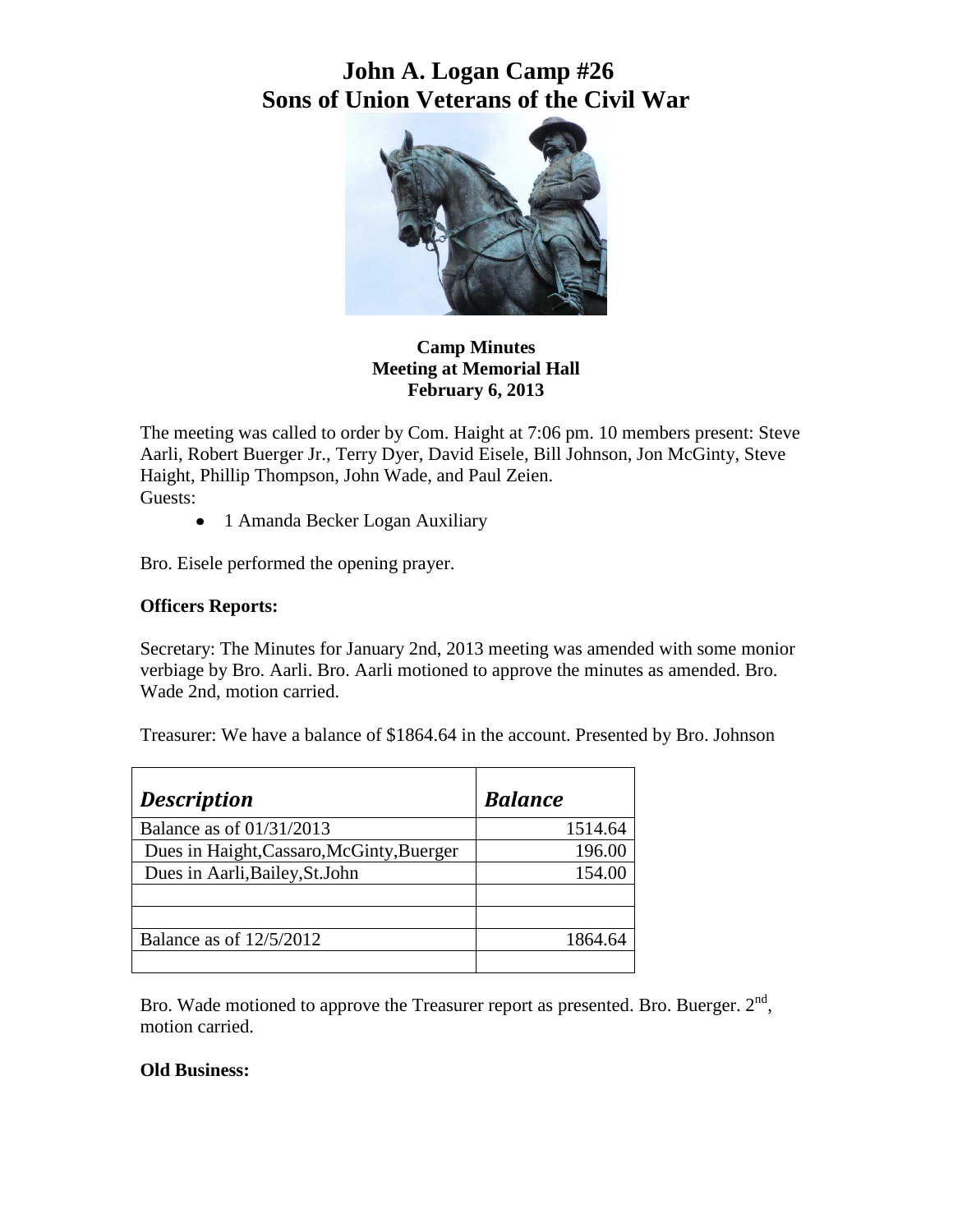### **John A. Logan Camp #26 Sons of Union Veterans of the Civil War**

*Sickness & Distress:* Phillip Thompson's father did go home then returned to hospital. His mother then was admitted to the hospital but now both are home recovering. Bro. Aarli reported that Bro. St John had esophagus surgery.

*Publicity:* Bro. Thompson requested the copy of the recruiting postcard Bro. Zeien will send. Comm. Haight is applying for Community Foundation Grant. 2013 & 2016 the camp will be holding the Band concert as a fundraiser and recruitment tool. Asking for feedback on Memorial Day parade and signup sheet will be passed around. The group suggested contacting veterans organizations for sponsorship. The next Publicity Committee meeting will be Feb  $27<sup>th</sup>$  at Lung Fung. Bro. Aarli presented examples of old time recruitment posters and is requesting someone to make a new one to use. Comm. Haight stated that he should hear shortly as to the Arts Council Grant he applied for.

*Technology:* No report.

*Graves registration*. Bro. Aarli, reported that he has a VA Application that he is working on.

*Civil War Monument*. The following monuments have been proposed for 2013, Rochelle in the spring and Belvidere in the fall.

#### **New Business:**

Bro. Aarli reported that Mr. John Winter contacted him about the historical items that he has from his Great Grandfather. Contact Bro. Aarli for more information.

Bro. Aarli presented the thank you note that him and Bro. Buerger received for ringing the Salvation Army bell.

Bro. Dyer reported that Bob Theroux of Vietnow gave cookies and thanks for attending the veterans' dinner

Comm. Haight reported that the Civil War symposium at Midway village was good with a couple of nibbles on membership and 1 possible for the auxiliary. There was a young man that presented on Andersonville monument and it was a fantastic presentation.

*Patriotic Instructor Report:* 150 years ago in February 3 regiments of infantry were mustered into service. February  $6<sup>th</sup>$  battle of Fort Henry. Membership enjoyed the PI report.

Bro. Thompson motioned to adjourn the meeting.

Bro. Eisele performed the closing prayer.

Com. Haight formally closed the meeting according to protocol at 8:11